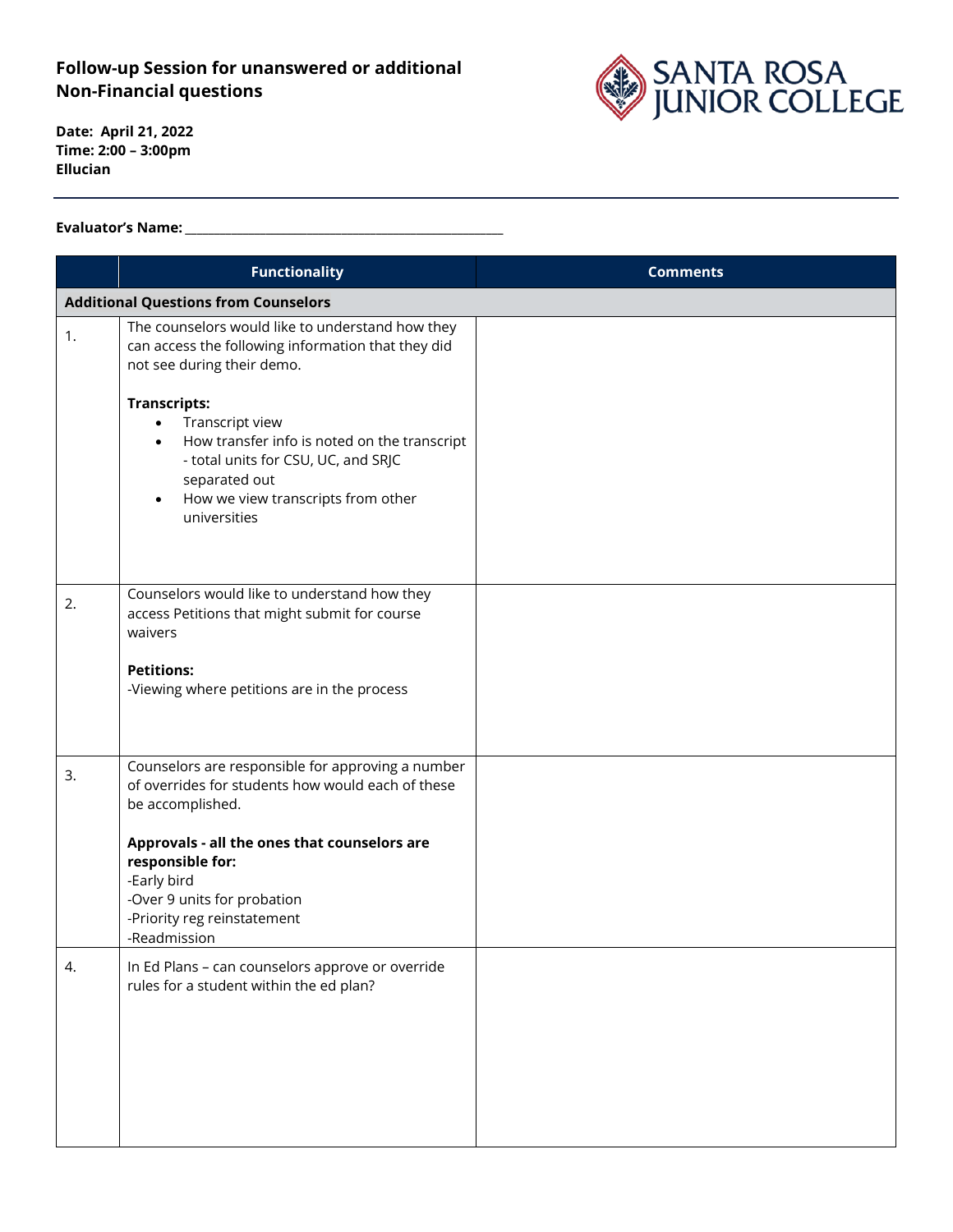## **Follow-up Session for unanswered or additional Non-Financial questions**



**Date: April 21, 2022 Time: 2:00 – 3:00pm Ellucian**

|                                                                                                                                                                                                | <b>Functionality</b>                                                                                                                                                                                                                                                            | <b>Comments</b> |  |
|------------------------------------------------------------------------------------------------------------------------------------------------------------------------------------------------|---------------------------------------------------------------------------------------------------------------------------------------------------------------------------------------------------------------------------------------------------------------------------------|-----------------|--|
| Curriculum Development - If your answer is SRJC should use a third-party solution please just provide a list of what<br>other CCCs are using for this functionality in conjunction with Banner |                                                                                                                                                                                                                                                                                 |                 |  |
| 1.                                                                                                                                                                                             | Demonstrate how Courses are entered into the<br>Curriculum module.                                                                                                                                                                                                              |                 |  |
| 2,                                                                                                                                                                                             | Demonstrate how Programs are entered into the<br>Curriculum module.                                                                                                                                                                                                             |                 |  |
| 3.                                                                                                                                                                                             | Demonstrate the crosswalk between Courses and<br>Programs (i.e. do certain course changes like unit,<br>title, number automatically reflect in program<br>revisions).                                                                                                           |                 |  |
| 4.                                                                                                                                                                                             | Are Catalog Addenda offered?                                                                                                                                                                                                                                                    |                 |  |
| 5                                                                                                                                                                                              | Demonstrate a Course Outline of Record (COR).                                                                                                                                                                                                                                   |                 |  |
| 6.                                                                                                                                                                                             | Identify the reports available in the Curriculum<br>module (both internal [similar to our additional<br>fields report] and external reports [i.e. Prerequisite<br>report, Annual Accreditation Report Programs of<br>Study, Annual Report of Programs exceeding 50%<br>online]) |                 |  |
| 7.                                                                                                                                                                                             | Demonstrate the workflow of New Courses                                                                                                                                                                                                                                         |                 |  |
| 8.                                                                                                                                                                                             | Demonstrate the workflow of Revised Courses                                                                                                                                                                                                                                     |                 |  |
| 9.                                                                                                                                                                                             | Demonstrate the workflow of New Programs                                                                                                                                                                                                                                        |                 |  |